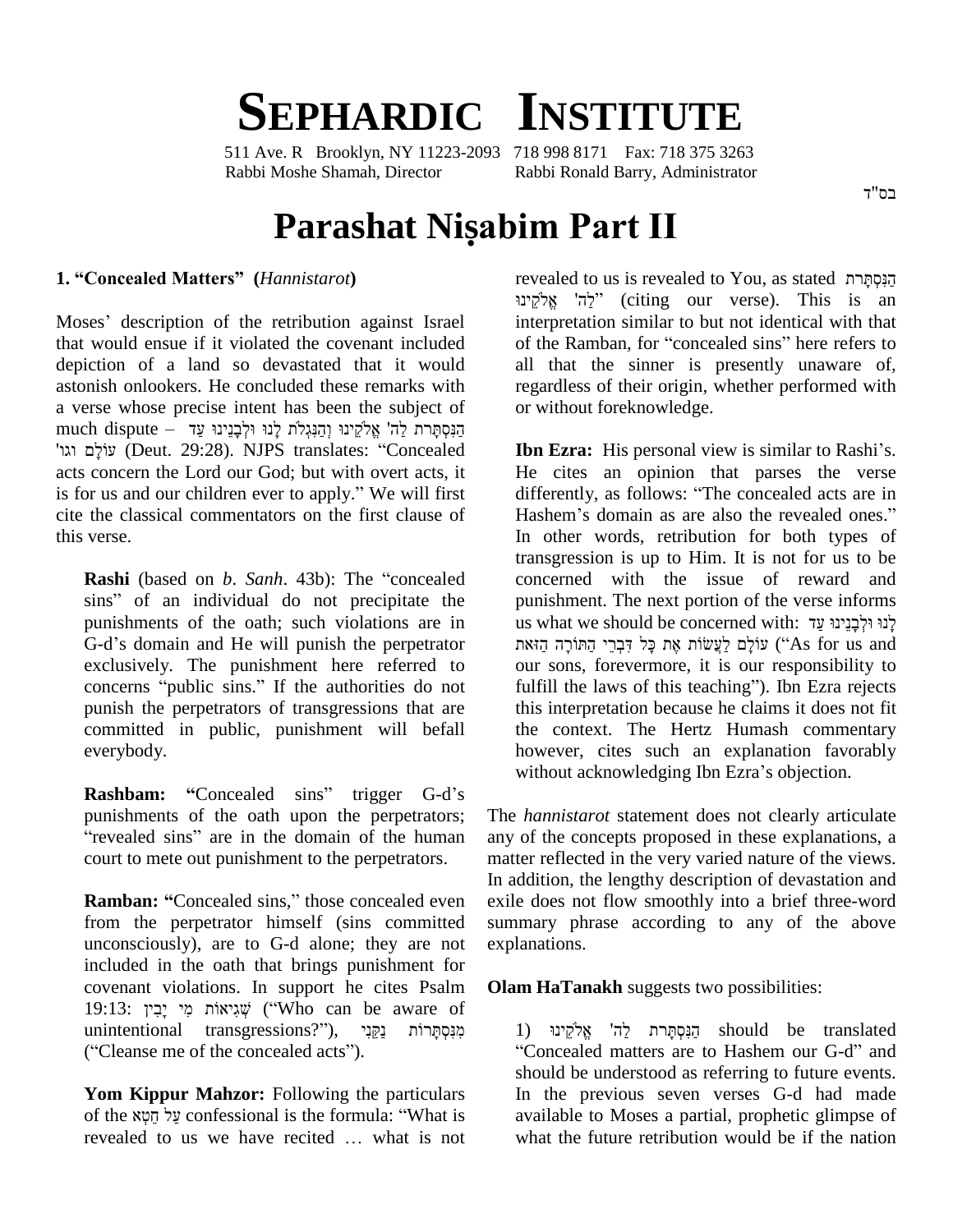sinned. An awesome destruction would result. But sinned. An awesome destruction would result. But in sue<br>these "concealed matters" are to G-d, which abstract these "concealed matters" are to G-d, which almeans that the future is known only to Him. nese "concealed matters" are to G-d, which abstrace<br>neans that the future is known only to Him.<br>Revealed matters" are historical events, which 2. And means that the future is known only to Him.<br>
"Revealed matters" are historical events, which 2. Anoshould be understood as G-d's past doings on motivational factor for Israel to fulfill its obligations. descreed<br>2) In accordance with covenantal format, "the destr

devast<br>2) In accordance with covenantal format, "the destru<br>concealed" refers to the copy of the Torah placed was the 2) In accordance with covenantal format, "the destroncealed" refers to the copy of the Torah placed was t<br>by the side of the ark (Deut. 31:26) and "the land concealed" refers to the copy of the Torah placed<br>by the side of the ark (Deut. 31:26) and "the<br>revealed" refers to the nation's copy, available to all the people, to serve as their ongoing guide. The for this great burning anger?"  $(v, 23)$ . two key words should be read in the singular, *hannisteret* and *hanniglet*, rather than the traditional plural.

Regarding the first of these explanations, after nine verses of vivid portrayal of the future retribution that is in store for covenant violation, this is not the occasion to state that the future is hidden, known only to G-d. True as that statement is, in this case He revealed a significant degree of what the consequences for sinning would be so that the relevant future is no longer so concealed. The intention was to cast fear into the Israelites by revealing the relevant future to them, the more revealed the better. Furthermore, the basic meaning of *nistarot* used alone future to them, the more revealed the better. also p<br>Furthermore, the basic meaning of *nistarot* used alone<br>does not seem to mean "future matters" despite the The fact that the future is unknown, but concealed matters in regard to the deeper meaning and interpretation of whatever the subject may be, a notion we will develop shortly.

The second of these explanations, besides running counter to the ancient tradition of reading *hannistarot* and *hanniglot* in the plural (there being nothing in bot<br>unusual in the omitted vav in each word, as Torah severa<br>words are commonly written with "defective" Specif unusual in the omitted *vav* in each word, as Torah spelling) is extremely problematic. At this point the Torah was not yet written and transmitted to the priests to be kept in the ark (see 31:9). In addition, bringing up the matter of two copies of it here (even if a feature of covenant protocol) does not in any way fit the context. In the following verses Moses continues with his focus on the future. Finally, if Moses was hearts referring to two copies of the Torah it is highly ("abandoned") stem is in both contexts; "My Torah" improbable that he would prescribe this responsibility

in such a vague and cryptic manner, employing abstract nouns.

# **2. Another Explanation**

behalf of Israel. They should serve as a It seems that "The concealed matters are to Hashem motivational factor for Israel to fulfill its our G-d" refers to an aspect of what was graphically 2. Another Explanation<br>It seems that "The concealed matters are to Hashem It seems that "The concealed matters are to Hashem<br>our G-d" refers to an aspect of what was graphically described in the previous verses of the possible future devastation: its incomprehensibility. Why is that destruction so calamitous and comprehensive? That was the question the strangers who came from another land asked upon seeing it: "For what (reason) has was the question the strangers who came from another Hashem done this to this land? What (is the reason) land asked upon seeing it: "For what (reason) has

> In this regard we should consider certain expressions found in the prophecies of Jeremiah. On a number of occasions this prophet replicates the format of the verses that precede the *hannistarot* clause of our Deuteronomy passage and paraphrases the thought they express. They essentially constitute an assertion of astonishment framed as a question with an answer provided (Jer. 5:19; 9:11-12; 16:10-11; 22:8-9; also cf. 1 Kings 9:8-9). The Jeremiah 9 passage is the one with the most literary associations with our Deuteronomy section and we will focus on it, although some of the other aforementioned citations also possess significant correspondences with it.

The imagery of enormous destruction and exile for violating the covenant, structured in a similar format of a question of astonishment with an answer, is<br>common to both Deuteronomy 29 and Jeremiah 9. In<br> $\frac{1}{2}$  which contexts the question opens similarly – עֲל מֶה common to both Deuteronomy 29 and Jeremiah 9. In<br>http://what guestion opens similarly – עֲל מֶה<br>(if in Deuteronomy and עֲל מָה in Deuteronomy and עֲל מָה Jeremiah (the *segol-kamatz* variation on the *mem* results from a grammatical consideration). The answer in both cases is of similar structure with the use of several identical words as well as several synonyms. in both cases is of similar structure with the use of several identical words as well as several synonyms.<br>Specifically, in Deuteronomy the answer is: עַל אֲשֶׂר Į several identical words as well as several synonyms.<br>Specifically, in Deuteronomy the answer is: שֲלָ אֲשֶׁר אֲת בְּרִית ה<br>עֲזְבוּ אֶת בְּרִית ה (Because they abandoned the covenant Specifically, in Deuteronomy the answer is: עֲלִ אֲשֶׁר<br>יָשְׁבוּ אֶת בְּרִית ה ְשֻׁבִּוּ אֶת בְּרִית ה ְׂיִ 'Because they abandoned the covenant with Hashem'') followed by 'ֹעֲזְבוּ אֶת בְּרִית ה (''Because they abandoned the covenant with Hashem'') followed by<br>וַיֵּלְכוּ וַיַּעֲבְדוּ אֱלֹהִים אֲחֵרִים followed by וַיֵּלְכוּ וַיַּעֲבְדוּ אֱלֹהִים אֲחֵרִים (''and they went and served other g with Hashem") followed אַחֲרִים אֲחֵרִים אֲחַרִים ("and they went and served other gods"). In Jeremiah<br>("and they went and served other gods"). In Jeremiah<br>it is: על עֲזְבָם אֶת תּוֹרָתִי וגו' ("Because they abandoned") ("and they went and served other gods"). In Jeremiah it is: 'וורתי וגו' ("Because they abandoned ַעֲל עָזְבָם אֶת תּוֹרָתִי ("Because they abandoned ) שֵׁל עָזְבָם אֶת תּוֹרָתִי (followed by יַיֵּלְכוּ אַחֲרֵי<br>וַיֵּלְכוּ אַחֲרֵי שְׁרִרוּת לִבָּם וְאַחֲרֵי ("and they went after the willfulness of their hearts היי הובל הודרי הודי הודרית הודרות לעבר משתלי ("and they went after the willfulness of their הַבְּעָלִים<br>עֲרוּב ("and they went after the willfulness of their hearts and after the *baʿalim* הַבְּעָלִים ("and they went after the willfulness of their nearts and after the  $ba^{\prime}$ alim"). The  $\Box$ hearts and after the *ba'alim*"). The **1-1-y**<br>("abandoned") stem is in both contexts; "My Torah"<br>parallels *berit Hashem*; "that I placed before them" ("abandoned") stem is in both contexts; "My Torah" parallels *berit Hashem*; "that I placed before them" parallels "that He transacted with them"; the *ba* '*alim*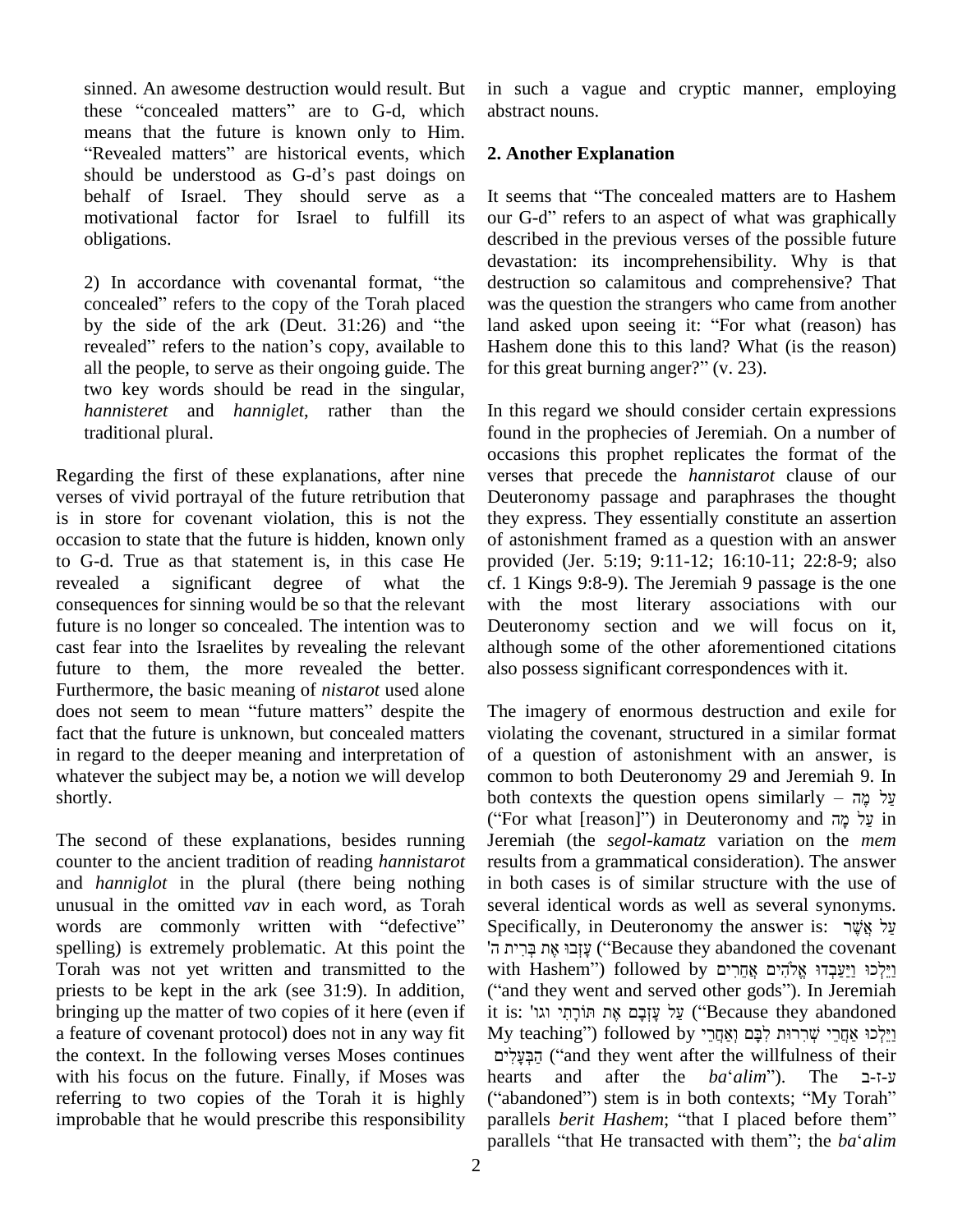are *elohim aherim*. Indeed, Jeremiah 9:12-13 reads as a parallel to Deuteronomy 29:24-25. a parallel to Deuteronomy 29:24-25.<br>a<br>Jeremiah's clause יָאֲרָרוּת לְבָּם אֲחֲרֵי שְׁרִרוּת לְבָּם (iand they went di

a brie<br>"בְּיִלְכוּ אַחֲרֵי שְׁרִרוּת לִבָּם Jeremiah's clause<br>"after the willfulness of their hearts") is obviously and ac יַיִּלְכוּ אֲחֲרֵי שְׁרִרוּת לְבָּם ("and they went differ after the willfulness of their hearts") is obviously<br>and a connected to Deuteronomy's לְבִּי אֱלֵךְ ("in the the after the willfulness of their hearts") is obviously<br>connected to Deuteronomy's בְּשֶׁרָרוּת לְכָּי אֱלֵךְ ("in the<br>willfulness of my heart I will go" [v. 18]). These are rare usages in Scripture, not attested in any other book other people. G-d's system of governing the world, of besides Deuteronomy, Jeremiah and Psalms. In Jeremiah, the punishment includes  $\zeta$ ֹאֲנָה and  $\zeta$ ֹא and  $\zeta$ besides Deuteronomy, Jeremiah and Psalms. In meting<br>Jeremiah, the punishment includes לַעֲנָה and viver midder<br>("wormwood and poison weed potion" [v. 14]); in fathon Deuteronomy, the evildoers are described with the corre<br>term ויא לְצְעָה (v. 17). The transgression of serving appear<br>other gods in Deuteronomy is described as  $\dot{x}$ אָר לֹא term wood and poison weed potion" [v. 14]); in fathon<br>Deuteronomy, the evildoers are described with the corres<br>term ראשׁ וַלְעֲנָה (v. 17). The transgression of serving appear ראשׁ וְלַעֲנָה (v. 17). The transgression of serving ap gods in Deuteronomy is described as  $\frac{x}{y}$   $\frac{y}{y}$  sa ("that they did not know"); the exile punishment av other gods in Deuteronomy is described as  $\aleph$ אָ ְ $\frac{1}{2}$  sa say ("that they did not know"); the exile punishment av<br>in Jeremiah is termed אֲשֶׁר לֹא יָדְעוּ ("that they did not ex דָעוּם; ("that they did<br>in Jeremiah is term<br>know" [v. 15]).

The latter point is more than merely another correspondence. The Deuteronomy description of the The continuity presents it as having been introduced statem after a period of faithfulness to Hashem: "[They G-d's future idolatry presents it as having been introduced after a period of faithfulness to Hashem: "[They G-d's realm in which He acts in accordance with His served] gods that they did not know." The Jeremiah covenant pledges, while the "revealed" comprises our passage, reflecting the historical reality of a past alleady long idolator and they did not know." The Jeremiah correspondence passage, reflecting the historical reality of a past realizedy long idolatrous, substitutes "[the *ba* 'alim] that co passage, reflecting the historical reality of a past resp<br>already long idolatrous, substitutes "[the ba 'alim] that cove<br>their fathers taught them" for Deuteronomy's "gods already long idolatrous, substitutes "[the *ba 'alim*] that complete their fathers taught them" for Deuteronomy's "gods that they did not know" and utilizes the clause "that 3. their fathers taught them" for Deuteronomy's "gods<br>that they did not know," and utilizes the clause "that 3.1<br>they did not know," together with "they and their that they did not know" and utilizes the clause "that they did not know," together with "they and their they did not know," together with "they and their<br>fathers," to the exile (v. 15). Punishing them with Follov<br>something "new" for the "new" worship projected in with c fathers," to the exile (v. 15). Punishing them with Follo something "new" for the "new" worship projected in with the Deuteronomy text. In addition, Jeremiah's "[the (vv. something "new" for the "new" worship projected in with c<br>the Deuteronomy text. In addition, Jeremiah's "[the (vv. 1<br>ba 'alim] that their fathers taught them" also refers to innova the Deuteronomy text. In addition, Jeremiah's "[the (vv. *ba'alim*] that their fathers taught them" also refers to innov<br>Deuteronomy's "[had forsaken] the covenant of the had ba'alim] that their fathers taught them" also refers to inno<br>Deuteronomy's "[had forsaken] the covenant of the had<br>G-d of their fathers," which refers to what their fathers disc were *supposed* to teach them.\*

Now to ʺʸˢʕʱʍʑ˚ʤʔ. In Jeremiah, the request for an explanation for the great devastation is introduced expandied with a rhetorical question indicating the profundity of even the matter – "Who is the man so wise that he regard with a rhetorical question indicating the profundity of the matter  $-$  "Who is the man so wise that he understands this; to whom has Hashem's mouth spoken that he can explain it?" (Jer. 9:11). And, indeed, it is Hashem Himself who provides the answer, confirming that comprehending divine retribution is a very profound matter, beyond the ability of the wisest of men to explain.

In our Deuteronomy passage, although people do proffer an answer to explain the devastation and accurately declare that it was punishment for lessen the vassal's incentive to adhere to the

forsaking the covenant, the passage continues and concludes with the *Hannistarot* verse, which furnishes a brief commentary on the answer. There is a difference between stating the reason in general terms and actually comprehending it. Often, to human eyes, the people so severely punished do not appear<br>deserving of their fate, especially when compared to<br>other people. G-d's system of governing the world, of deserving of their fate, especially when compared to meting out reward and punishment, is to a great extent hidden from human beings. No person can fully meting out reward and punishment, is to a great extent<br>hidden from human beings. No person can fully<br>fathom it. It is a matter in G-d's domain (as the corresponding verse in Jeremiah indicates), and that fathom it. It is a matter in G-d's domain (as the corresponding verse in Jeremiah indicates), and that appears to be what the phrase הַנְסְתָּרֹת לֵה' אֱלֹקֱינוּ fathom it. It is a matter in G-d's domain (as the saying. An observer of the situation will invariably be awed by the destruction and be puzzled as to the explanation. Thus, we have an explicit biblical statement that expresses the fundamental theological principle so pivotal in religious tradition.

The continuation of the *hannistarot* verse completes a The continuation of the *hannistarot* verse completes a statement of covenant mutuality. The "concealed" is The continuation of the *hannistarot* verse completes a statement of covenant mutuality. The "concealed" is G-d's realm in which He acts in accordance with His statement of covenant mutuality. The "concealed" is<br>G-d's realm in which He acts in accordance with His<br>covenant pledges, while the "revealed" comprises our responsibilities, namely, to fulfill the terms of the covenant.

## **3. Deuteronomy 30**

Following the threat of retribution for noncompliance with covenant stipulations, the first part of chapter 30 (vv. 1-10) deals with a subject that is a major Torah innovation in the realm of religious thought. Moses had commented on this topic previously in his discourse (Deut. 4:25-40), and our passage shares a great deal of imagery and terminology with that earlier formulation. The topic was also addressed in the Leviticus chastisements (26:40-45). Moses now expands on it. He informs Israel that in the event of even the most serious violation of the covenant, regardless of how faithless the nation was to G-d, even after being exiled for their sins, G-d will be receptive to sincere repentance. When and if exile occurs, if the nation truly repents, He will accept the repentance, return the nation to its land and lead it to ever-greater heights.

Of course, the standard suzerain-vassal treaty upon which Deuteronomy is patterned never contained<br>anything of the sort; such a provision would tend to<br>lessen the vassal's incentive to adhere to the anything of the sort; such a provision would tend to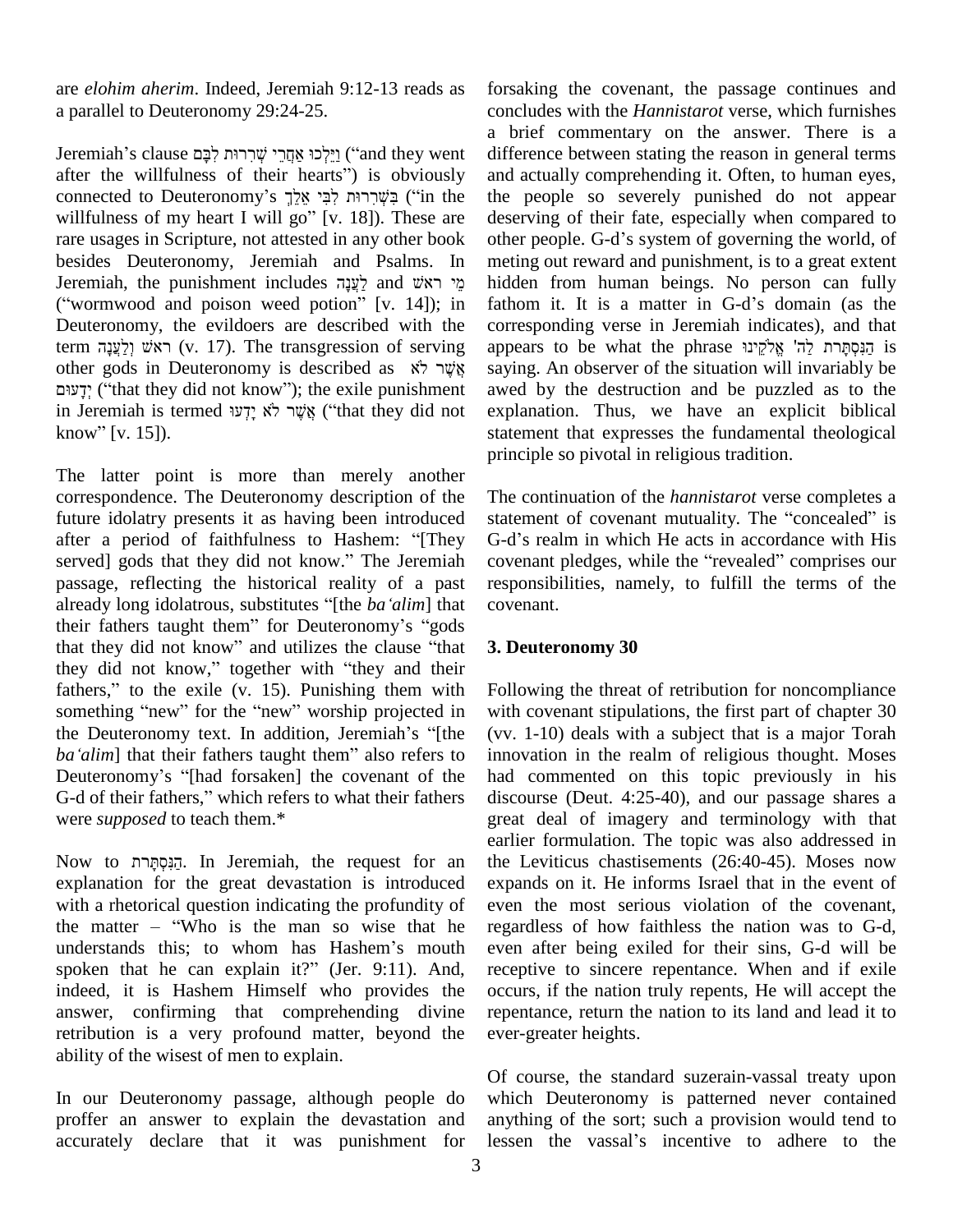stipulations in the first place. And pagan religions could not conceive of a deity having an established policy such that one who violates his wishes has the right to repent and be restored to good favor. Undoubtedly, one could beg a king or deity for forgiveness, and such was often done, sometimes with and the favorable results; but it always involved more than a *teshub* decision in the sinner's heart and the response was accord favorable results; but it always involved more than a understood to be capricious and limited, never guaranteed. relev<br>smochrise smochronic smochronic stearly  $\exists$ - $\psi$ , <sup>2</sup>turn,<sup>??</sup>

used in accordance with various of its nuances. Consistent with covenant symbolism there are eight used in accordance with various of its nuance<br>Consistent with covenant symbolism there are eig<br>attestations of  $\exists$ - $\psi$  usages in the passage.\*\*

next, Moses assures the Israelites that fulfillment of expression and the Israelites that fulfillment of expression and the *misyah* that I am commanding you this day" is refer truly within their grasp (vv. 11-14). It is not in heaven "this *misyah* that I am commanding you this day" is referruly within their grasp (vv. 11-14). It is not in heaven<br>or across the sea but it is יְבִּלְבָךְ לַעֲשׂמוֹ; יִבְלְבָרָךְ (in your *mis* fruly within their grasp (vv. 11-14). It is not in heaven<br>or across the sea but it is בְּפִיךָ וּבִלְבָבֶךָ לַעֲשׂתוֹ<br>mouth and in your heart to fulfill." What does this Va'e phrase mean?

referring to the entirety of the Law. However, it Some have taken the singular, "this *misvah*," to be commetering to the entirety of the Law. However, it basic appears strained to suddenly use the term "this referring to the entirety of the Law. However, it based appears strained to suddenly use the term "this misyah" in such a manner. And it does not appear Ho justified to claim about the entirety of the Law that it misvah" in such a manner. And it does not appear However, on some level, interpretation of our passage justified to claim about the entirety of the Law that it as referring to repentance – not through understanding is "in addition, as an opening clause to a new subsection, *ki hammisvah hazzot* ("For this *misvah*") would not then *hammisvah hazzot* ("For this *misvah*") would not then be well connected to the previous passage.

Others have maintained that since this passage immediately follows the statement regarding repentance, it should be taken as detailing that particular theme. It would be pointing out that repentance, it should be taken as detailing that (Jen particular theme. It would be pointing out that and *teshubah* (repentance) is always accessible – "in your our particular theme. It would be pointing out that and conteshible to fulfill" in your cheap with and in your heart to fulfill" – merely requiring chapter a decision of the heart and appropriately should also include a verbal declaration of confession.

However, the previous passage did not speak about Moses "commanding" Israel about repentance; it described how repentance would work in the event of a possible future backsliding. Perhaps that repentance passage was formulated in a descriptive manner in order to foster optimism, to help ensure that it would hand, "in your mouth and in your heart to fulfill." indeed occur (Ramban). But it does not appear that Moses' statement in the passage that follows, "for this *misvah* that I am commanding you this day," which

obviously refers to <sup>a</sup> *misvah* already articulated, is that of *teshubah*. This is especially the case since Moses is commanding them "this *misvah* this day," at a time that they have not yet committed any of the major transgressions to which the previous passage refers, and thus cannot be asked to repent for them. The *teshubah* Moses is supposedly referring to would accordingly have to be construed as theoretical, not relevant to the present moment and therefore not smoothly fitting such a specific context.

Some have taken the singular, "this *misvah*," to be commitment to G-d. In the singular it refers to the It appears likely that the *misvah* to which Moses refers is the core element of the covenant, namely, commitment and loyalty to G-d, which Moses articulated throughout his discourse. It is here expressed in the singular, since at this point Moses refers to it as the foundation of everything. This is consistent with the meaning of this key word in the *misvot huqim u-mishpatim* phrase (see our *Parashat Va'ethanan Part I* study), which, in the plural, *misvot huqim u-mishpatim* phrase (see our *Parashat* includes the whole constellation of precepts of the Va'ethanan Part I study), which, in the plural, includes the whole constellation of precepts of the heart and responsibilities that directly focus on one's commitment to G-d. In the singular it refers to the basic commitment to Him.

> However, on some level, interpretation of our passage However, on some level, interpretation of our passage<br>as referring to repentance – not through understanding *However, on some level, interpretation of our passage as referring to repentance – not through understanding ki hammis<i>vah hazzot* ("For this *misvah*") as itself as referring to repentance – not through understanding<br>*ki hammisvah hazzot* ("For this *misvah*") as itself<br>explicitly meaning repentance – also appears to be valid. In a Jeremiah passage in which Hashem expresses His positive plans for an exiled Israel, He states that when they call Him and pray to Him and seek Him with all their hearts, He will restore their fortunes, gather them and return them to their land (Jer. 29:12-14). Those verses are both linguistically and conceptually reminiscent of the first passage of our chapter, but they also appear to connect with our and conceptually reminiscent of the first passage of<br>our chapter, but they also appear to connect with our<br>chapter's second passage, taking יְבִּלְךָ וּבִלְכָּבָךָ our chapter, but they also appear to connect with our<br>chapter's second passage, taking בְּפִיךָ וּבְלְבָבְךָ<br>referring to "calling" Him, "praying" to Him and chapter's second passage, taking יְלְבָבְךָ<br>referring to "calling" Him, "praying" to<br>seeking Him "with all your hearts."

Thus, immediately after elaborating on repentance, Moses informs the assembly as well as future generations that "this *misvah*," the primary element of the covenant  $-$  commitment to Hashem  $-$  which he has been highlighting throughout, is always close at the covenant – commitment to Hashem – which he<br>has been highlighting throughout, is always close at<br>hand, "in your mouth and in your heart to fulfill."

Concerning repentance, there is no special statute mandating it; the identical obligation to fulfill the law